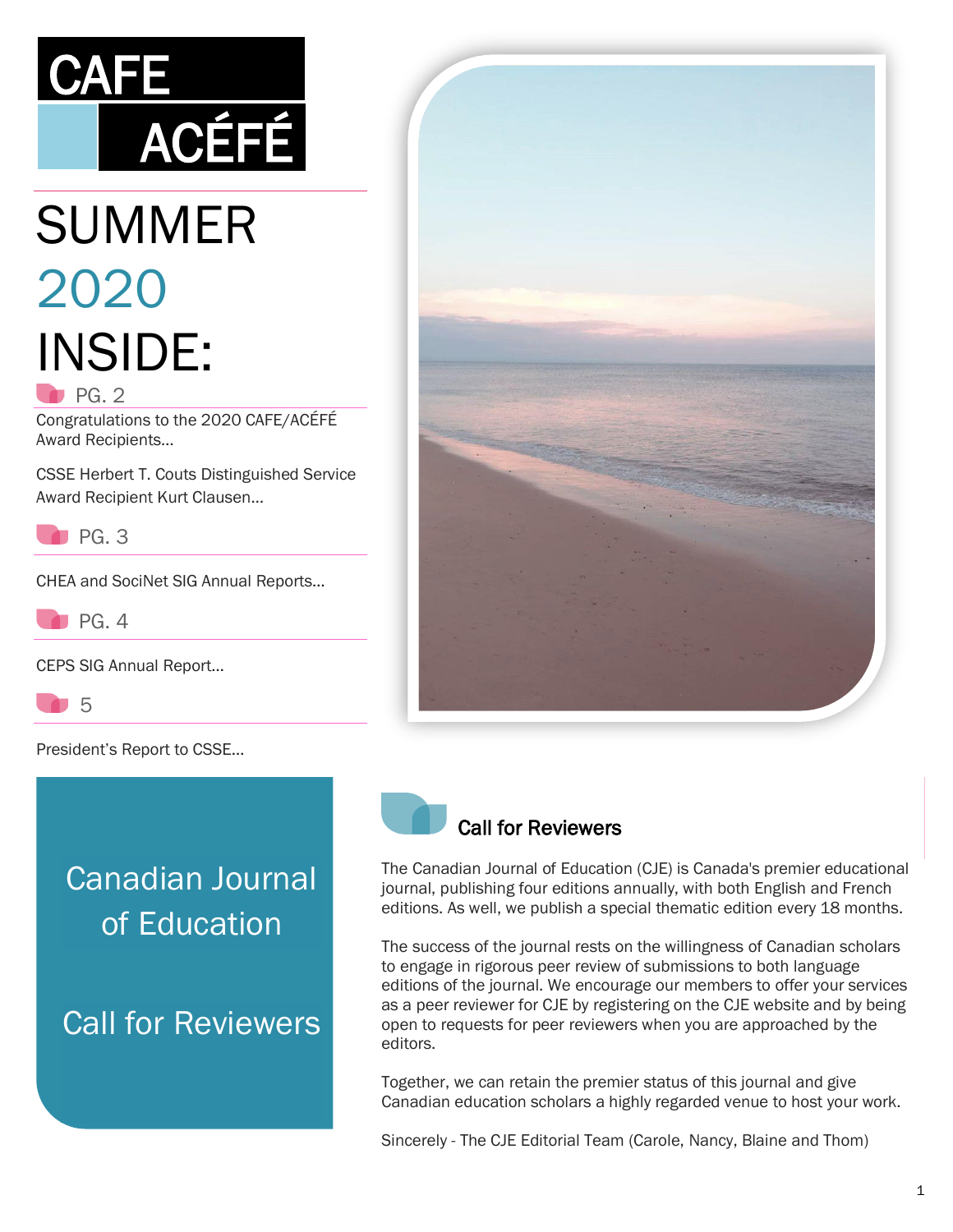# CONGRATULATIONS TO THE 2020 CAFE/ACÉFÉ AWARD RECIPIENTS!

## 2020 CAFE DISTINGUISHED AWARD RECIPIENTS



Congratulations to Dr Polina Kukar (University of Toronto) – Recipient of the E. Lisa Panayotidis Dissertation Award in the Foundations of Education

At our annual CAFE-ACÉFÉ AGM (virtual) held on June 4, 2020, the following individuals were recognised for their contributions to the Foundations of Education:

• Dr Polina Kukar – E. Lisa Panayotidis Dissertation Award in the Foundations of Education: *Empathy in Education: A Narrative Study into Practicing Teachers' Experiences*

o Dr Kate Dubensky – Honourable Mention: *Teaching National Values in an Era of Reconciliation: A Critical Examination of B.C.'s Draft High School Social Studies Curriculum, 2015-2018*

• Dr. Jason Ellis - Publication Award for Single or Dual-authored Book

Kristian Roy, MEd - Masters Thesis Recognition Award

#### Read more on our web site: https://www.cafe-acefe.com/

It is a pleasure to acknowledge the exceptional work of this year's award recipients. We would also like to acknowledge the detailed and thoughtful work of the nominators in putting in the time and effort to recognize this work. In

order to work towards the association's mission of promoting the foundations of education, taking the time to recognize exceptional work in our area is of paramount importance. I would also like to extend my deep appreciation to the members of the awards committees for each of the CAFE Awards. Your service is indeed a generous contribution to the life of CAFE and is greatly appreciated.

Jeannie Kerr, Chair, CAFE Awards Committee



## CSSE HERBERT T. COUTTS DISTINGUISHED SERVICE AWARD

#### Congratulations Kurt!

The announcement that our hard working Past President is the recipient of the CSSE Herbert T. Coutts Distinguished Service Award was made during the recent CSSE AGM. This award acknowledges the recipient's outstanding service to o the Canadian Society for the Study of Education (CSSE), rather than for service to an individual association.

Dr. Kurt Clausen's contributions to research, teaching and service, demonstrating his collaborative and interdisciplinary approach to scholarly work, highlights his enormous capacity as a valuable member of our national and international educational community. In his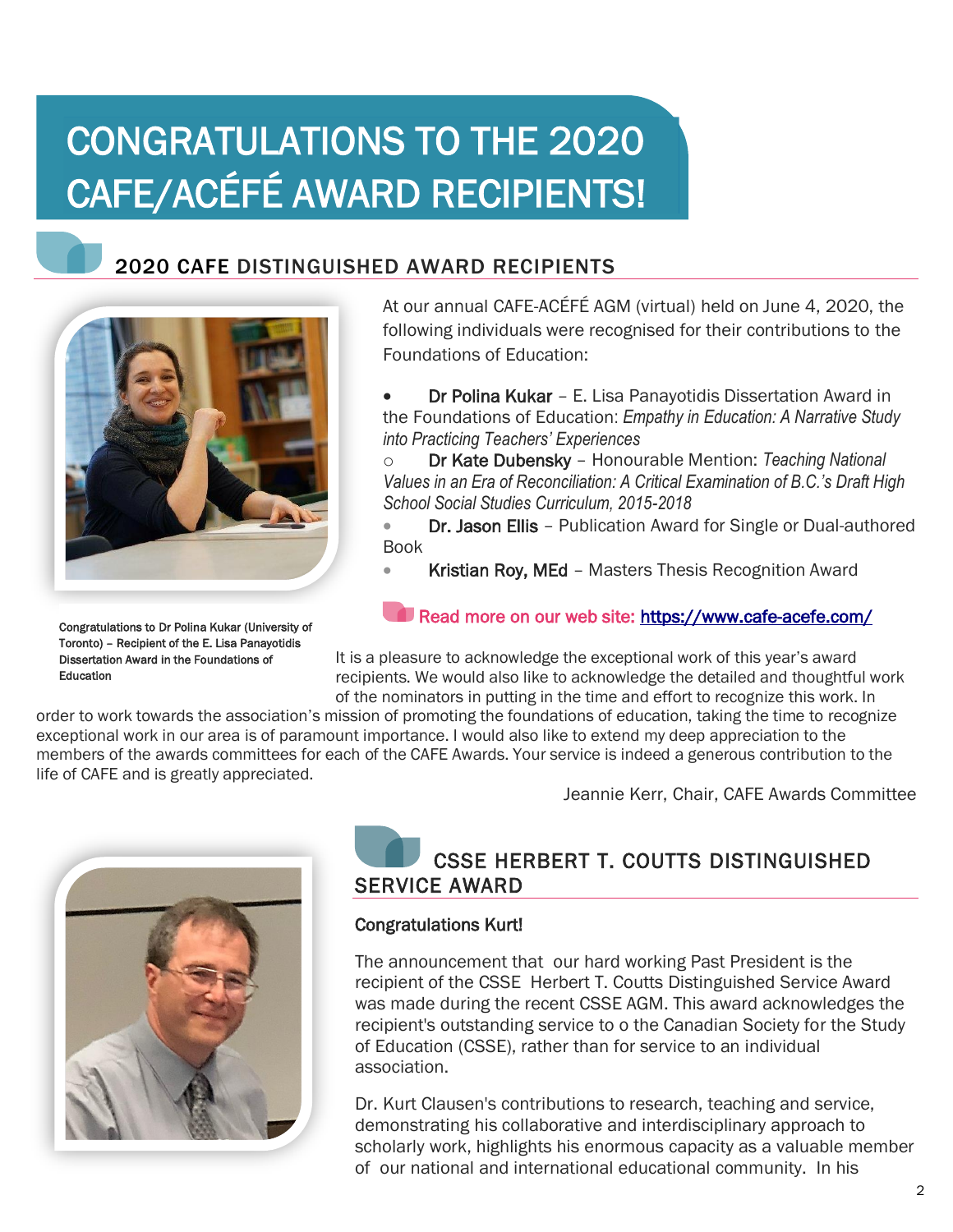outstanding service to CSSE, Dr Clausen has taken a primary leadership role in promoting and supporting the work of action researchers in Ontario, Canada and internationally, including his work which saw the establishment of the Canadian Association of Action Research in Education (CAARE), as a SIG of the Canadian Association for Teacher Education (CATE). Dr Clausen's research and teaching also blend with his devoted support for the Canadian Association of Foundations in Education (CAFE), the association in which he has served in varying capacities over the years. Along with his service to CATE and CAFE, he has also served as Vice-President of the Canadian History of Education Association (CHEA). His service demonstrates the ways in which Dr. Clausen unstintingly supports both students and colleagues toward achieving their academic and professional goals. Dr Kurt Clausen as a scholar who deeply deserves recognition for his distinguished service through the Herbert T. Coutts Award.



CHEA president Dr. Helen Raptis (University of Victoria) stepped down from organizing CHEA's biennial conference in February because of illness.

She was replaced by Dr. Jason Ellis (University of British Columbia) as interim conference planning committee cl working closely with CHEA VP Dr. Shirley van Nuland (O Tech) and CHEA Past-president Dr. Catherine Gidney (St. Thomas University).

The CHEA executive and biennial conference planning committee have postponed CHEA's biennial conference. This was a very difficult decision as we have held this conference every two years in October for over 30 years. The 2020 conference will be postponed until October 21st-24th, 2021. We will hold it at the same venue, the Laurel Point Inn, Victoria, BC. We will retain proposals submitted for the 2020 conference for consideration when we reissue the CFP later this year. People who have submitted a proposal before the conference was postponed and now wish to withdraw that proposal should email Jason Ellis (*i.ellis@ubc.ca*). A decision about the CHEA awards for the 2020 cycle is pending and an announcement will follow.

More recently, the CHEA executive decided to make Jason Ellis Acting President of CHEA in Helen Raptis' absence. This will enable Jason to plan the 2021 conference, a duty that constitutes the largest part of the CHEA president's job.

CHEA wishes its sister organization CAFE well during this historic and difficult time.

Respectfully submitted, Jason Ellis, PhD (Acting) President, CHEA/ACHÉ



Jason Ellis, PhD (Acting) President, CHEA/ACHÉ

### SOCINET 2020 REPORT FOR CAFE

I am sorry to say that this year, we received only three Socinet-designated submissions for the conference, all of which were accepted. Since Socinet became a fullfledged association a few years ago, the number of submissions has varied and unfortunately, given my other work-related obligations, I have not been able to devote as much time as I would have liked. Having said that, I do want to show my great appreciation for Ashley Pullman who, in spite of her own commitments, has done the bulk of the work in accepting submissions and sending them out for review in the past few years. If you are a sociologist or are "sociologically-minded" and are looking for an academic home and a leadership opportunity, please contact Ashley at [apullman@irpe-epri.ca](mailto:apullman@irpe-epri.ca) or me at [david.mandzuk@umanitoba.ca](mailto:david.mandzuk@umanitoba.ca) and we will be pleased

to support you along the way.

Respectfully submitted, David Mandzuk, PhD President, SociNet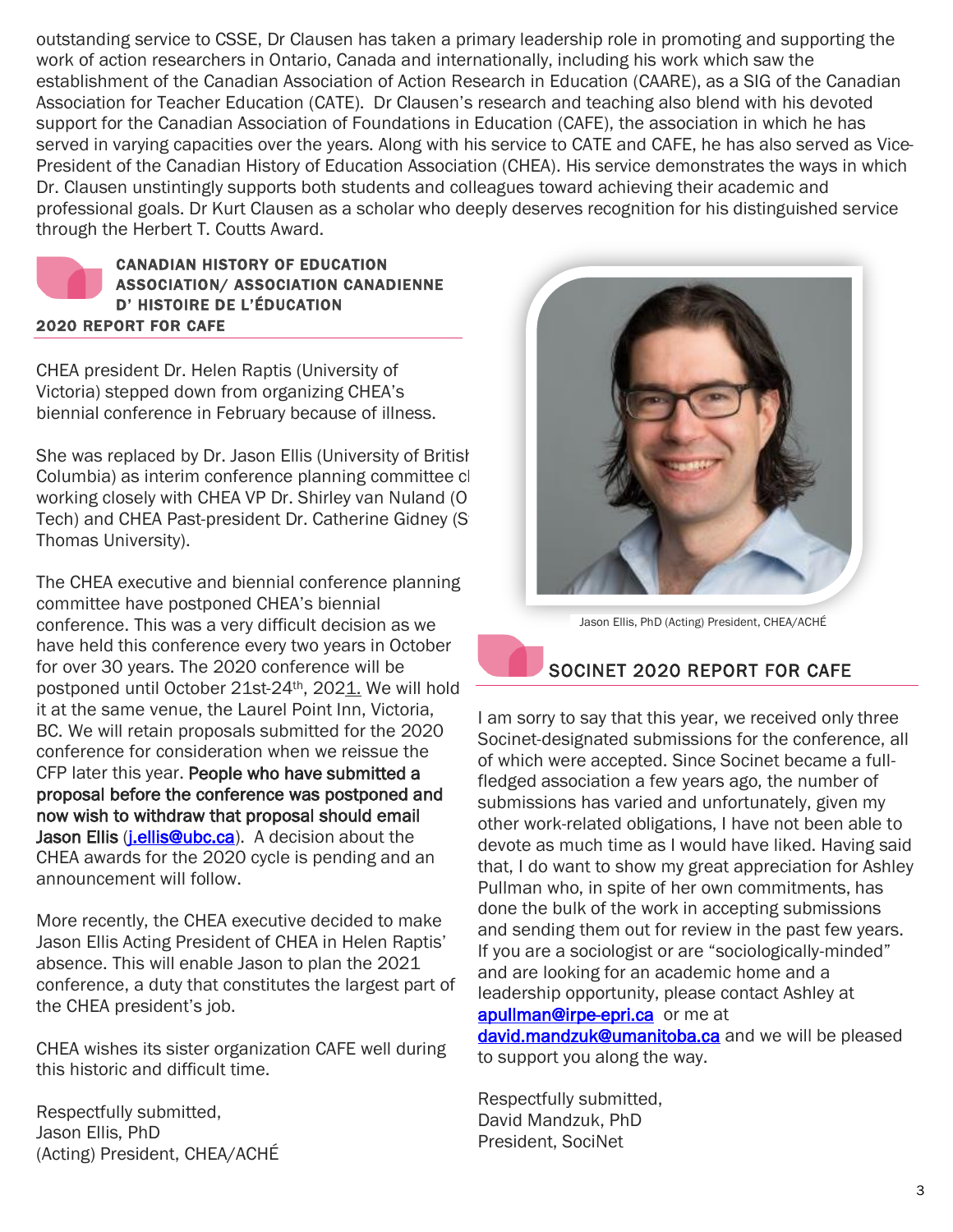### CEPS 2020 REPORT FOR CAFE



I am writing this report prior to the CPES AGM being held on June 1st, so I will mention here highlights from CPES's past year and give an update at the CAFE AGM. My full report to CPES, together with those of our 2020 Program Chair, Secretary-Treasurer, and the editors of *Philosophical Inquiry in Education* will be posted to the CPES website later this year.

First, I want to extend sincere thanks to Bruce Maxwell, our CPES 2020 Program Chair, for his hard work, in collaboration with Shirley Van Nuland, in putting together a rich and diverse program. It is truly unfortunate that, due to the COVID-19 situation, we will not see it come to life, but we are grateful to Kurt Clausen and others for their work on the CAFE 2020 proposal collection to acknowledge the accepted proposals. Bruce reported that we received 30 submissions for CPES, comparable to submission numbers in the recent past. Of these, 28 submissions were for single- or multiple-author papers and two were book symposia. Eighteen of the 28 paper proposals were accepted, yielding an acceptance rate of about 65%. Following the practice established in previous years, book symposium proposals

were not subjected to peer review.

One of the highlights of this year's program was to be Marina Schwimmer's Early Career Invited Lecture. The CPES Executive hopes that Marina will be able to deliver her lecture at next year's conference at the University of Alberta instead.

Next, I want to extend sincere thanks to Graham McDonough, our Secretary-Treasurer, for his careful attention to detail, for consulting on various matters, sending out announcements, keeping the website up to date, looking after our finances, and generally keeping the Society in good running order. Graham reported that CPES currently has 75 paid members, which is consistent with our average over the past 20 years (ranging from a low of 49 in 2003 to a high of 105 in 2007). Our financial situation is stable, ending the year with a modest balance of about \$400 after our 2019 expenses have been paid.

Finally, a big round of thanks to David Waddington, Kevin McDonough, Bruce Maxwell, and Lauren Bialystok for their ongoing editorship of *Philosophical Inquiry in Education*. The journal the journal continues to attract both local and international submissions across the diverse strands in our field. David reported that *PIE*'s page views increased by 38% this year, and they are increasing the journal's web presence by adding Facebook and Twitter sites. Thanks to a generous SSHRC grant, the journal is in a healthy financial position. As part of our commitments to SSHRC, the editors are planning to host the mini-conference on the special issue on the philosophy of intellectual ability and disability, which was originally planned for this summer, in summer 2021 instead. They also hope to host a mini-conference around a 2021 special issue topic next year as well.

I am sorry to report that we did not receive any submissions for the CPES Dissertation Award this year, so we cannot announce a winner. The good news is that Scott Priestman and Marina Schwimmer, co-chairs of the Award Committee, will stay on to adjudicate next year's award, which is designated for an outstanding master's thesis in philosophy of education. Please consider nominating your masters students' theses for this honour. The call for submissions will come out soon.

I wish everyone a safe and healthy summer, and look forward to seeing you at the University of Alberta in 2021.

Respectfully submitted, Ann Chinnery, PhD CPES President, May 2020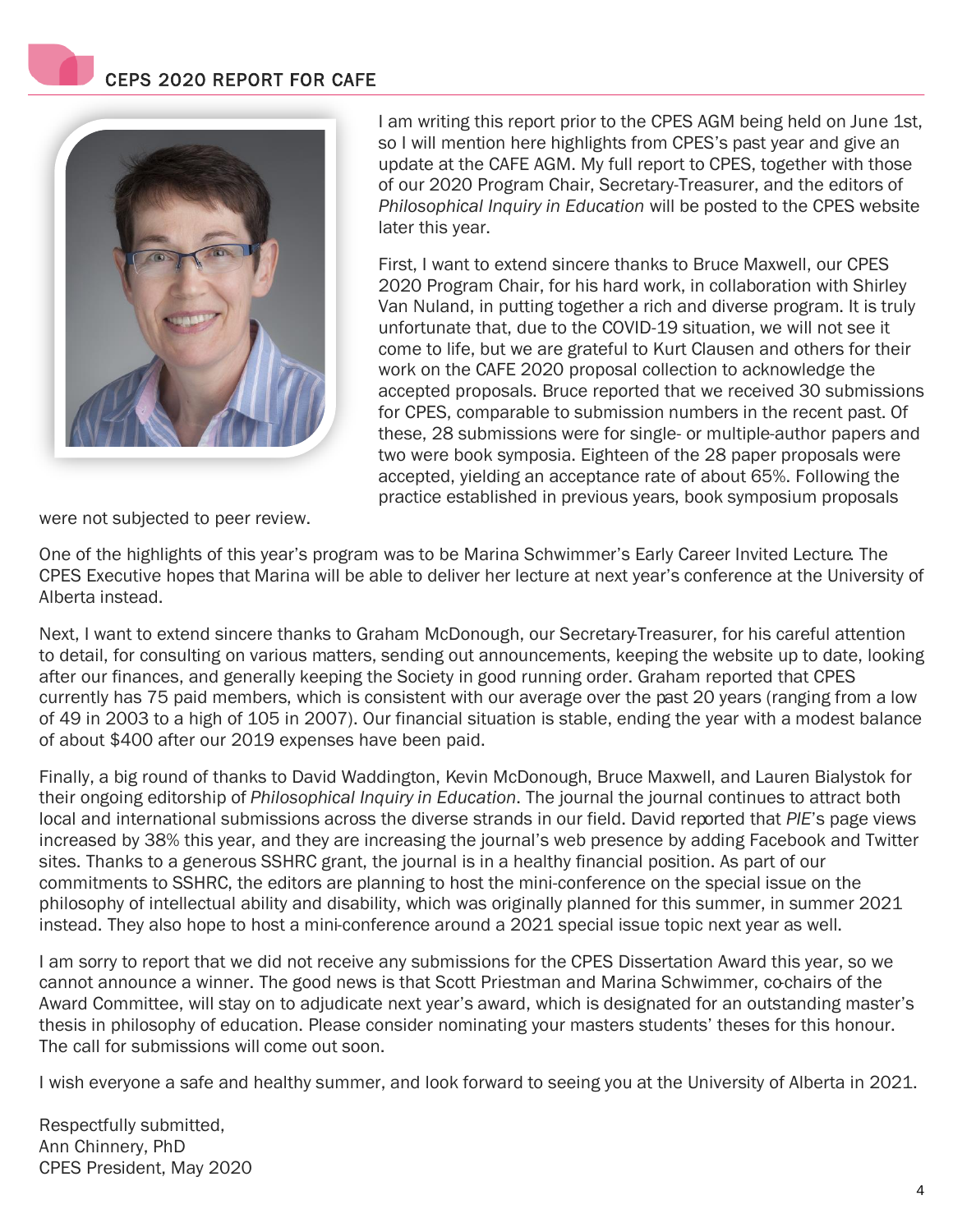### CAFE PRESIDENT'S REPORT TO CSSE – 2020

I am sure we were all disappointed when we learned that we would not be getting together for the 2020 CSSE/CAFE conference at Western University. However, this was the best course of action given the circumstances in which we were and are living. The cancelation was particularly dismaying for our hard-working Second VP & Program Chair, Shirley Van Nuland, who had not only planned a wonderful schedule of sessions but also arranged special opportunities for socializing in London, ON. I cannot thank Shirley enough for her dedication and steadfast work and I very much regret missing the chance for a great BBQ and terrific dinner.

With the decision to cancel the conference, the CAFE Executive, Board of Directors and Emerging Scholars decided on next steps for our Association. I very much appreciate the help and support of this CAFE team – Sandra, Kurt, Cynthia, Gemma and Michelle – I could not do my work without you! We wanted to ensure that CAFE members were able to have their knowledge mobilization activities in a timely fashion, so we decided:



- To adjudicate awards for spring 2020 as usual and issue notification/ celebration of awards at our AGM. At this time, I want to offer my thanks to Jeannie Kerr, First VP & Awards Chair, and her awards committee for their commitment and challenging work in adjudicating the 2020 CAFE Awards – Jeannie will share some exciting announcements in her report.
- To create 'proceedings' based on the proposals that were accepted for 2020 and share these on the CAFE website so that individuals with accepted proposals can be acknowledged for the work they have done. My thanks to Kurt Clausen for his enthusiastic willingness to put together these proceedings for CAFE and to Shirley Van Nuland who volunteered to help him!

#### NOTE: The proceedings are undergoing final editing and will be posted on our website soon.

- Not to carry over proposals submitted for the 2020 conference for the 2021 con
- **To hold a CAFE Pre-Conference, in conjunction with the CSSE Annual meeting, in spring 2021. We** plan to involve participants in sharing ideas connected to the theme: *Bridging the Divide*: *What does this mean for Educational Foundations?*
- To hold our Book Celebration event during Congress 2021 to celebrate books or chapters in books, published by CAFE members between 1 June 2019 and 31 May 2021. Please note the dates - we will celebrate books published over the preceding two years.
- In addition, given that no one would be travelling Congress this year, the divvying up of funds to be transferred from CAFE to its SIGs to support student travel grants will be suspended this year. The transfer of funds from CAFE to SIGS in 2021 will include the amount that would have been transferred in 2020 (i.e., 30% of 2020 CAFE membership revenues) plus the amount that will be transferred in 2021 (i.e., 30% of 2021 CAFE membership revenues).

Speaking of our team efforts, the CAFE/ACÉFÉ Executive and Board of Directors for 2020/2021 is comprised of: 1st Vice President (Awards): Jeannie Kerr 2nd Vice President (Program Chair): Jonathan Anuik